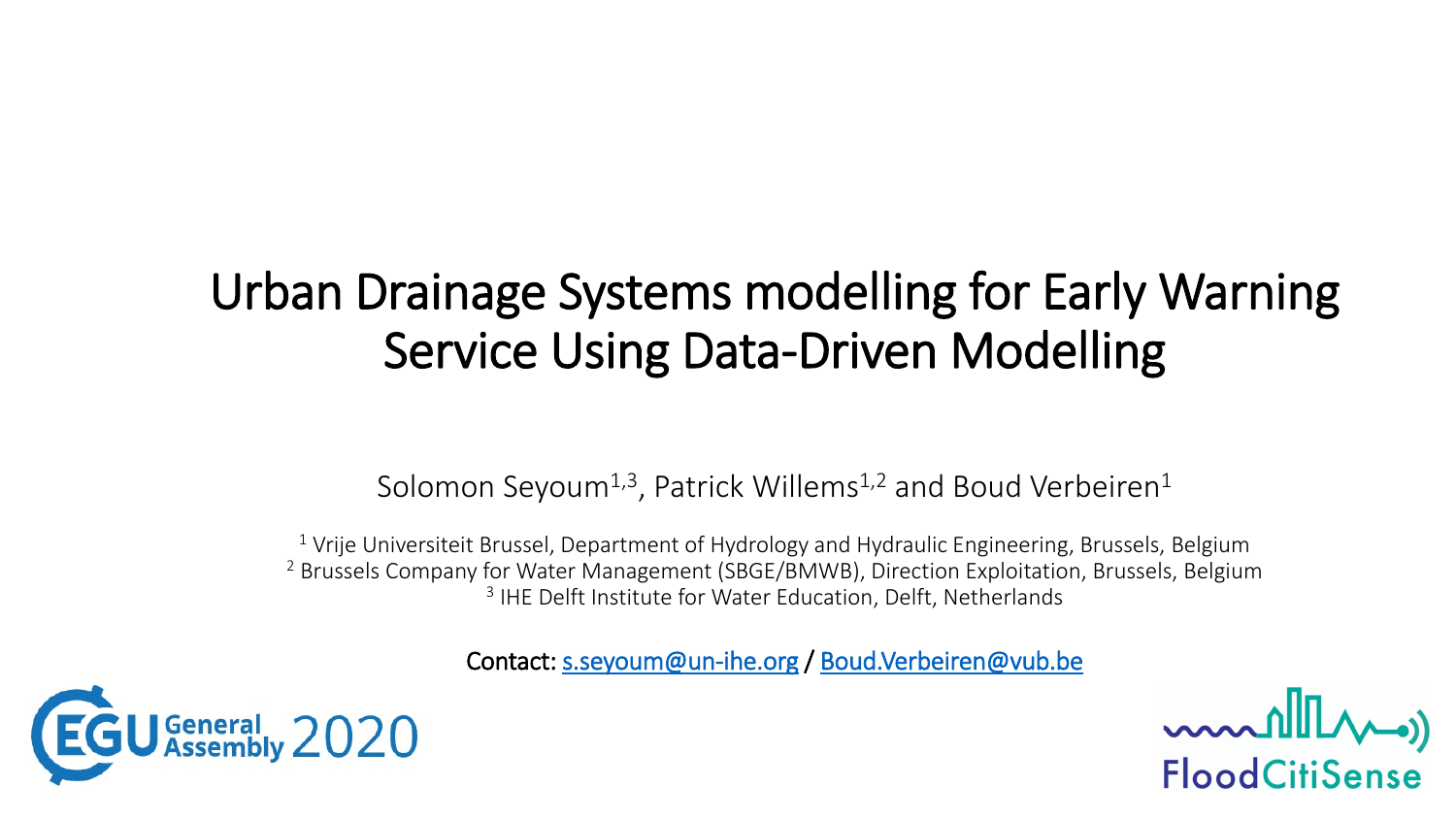### Problem statement

#### Pluvial flooding occurs frequently in Brussels capital region

6912 reports of flooding in total from 1992 to mid-2018 recorded (Brussels Environment)

**Pluvial floods** are typical the result of intense rainfall, triggering a fast hydrological response in cities.



No hydraulic model available to use for flood forecasting

mullers)

Within the FloodCitiSense project we are exploring the use of data-driven models to forecast pluvial flooding for Brussels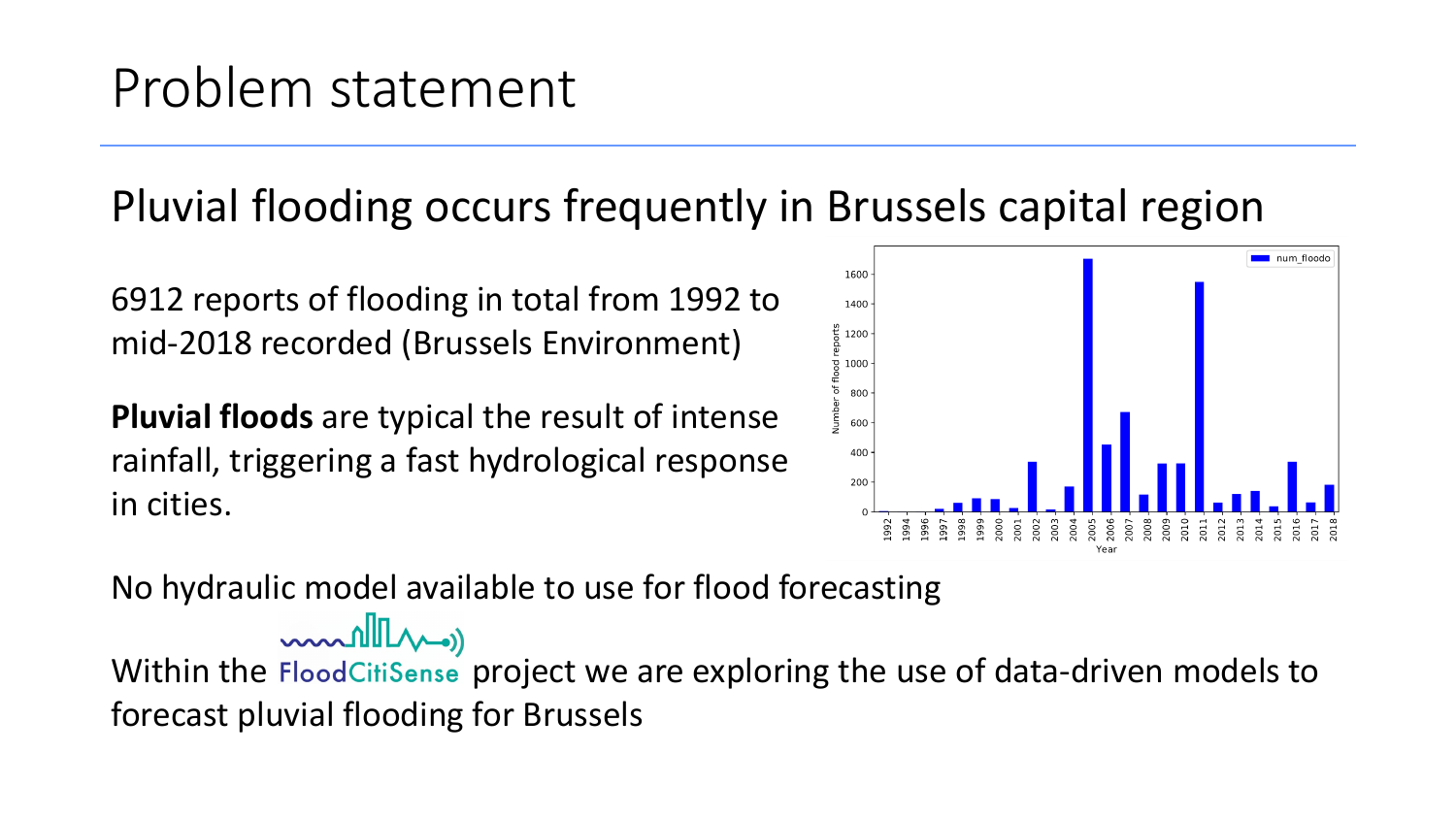## Brussels Capital region subcatchment Delineation

- We delineated the Brussels Capital Region into 54 subcatchments using
	- Digital Terrain Model
	- Subcatchments from Brussels Environment
	- looking at the existing drainage network
	- Considering the flow gauging stations and reservoirs in the city
	- local expert knowledge

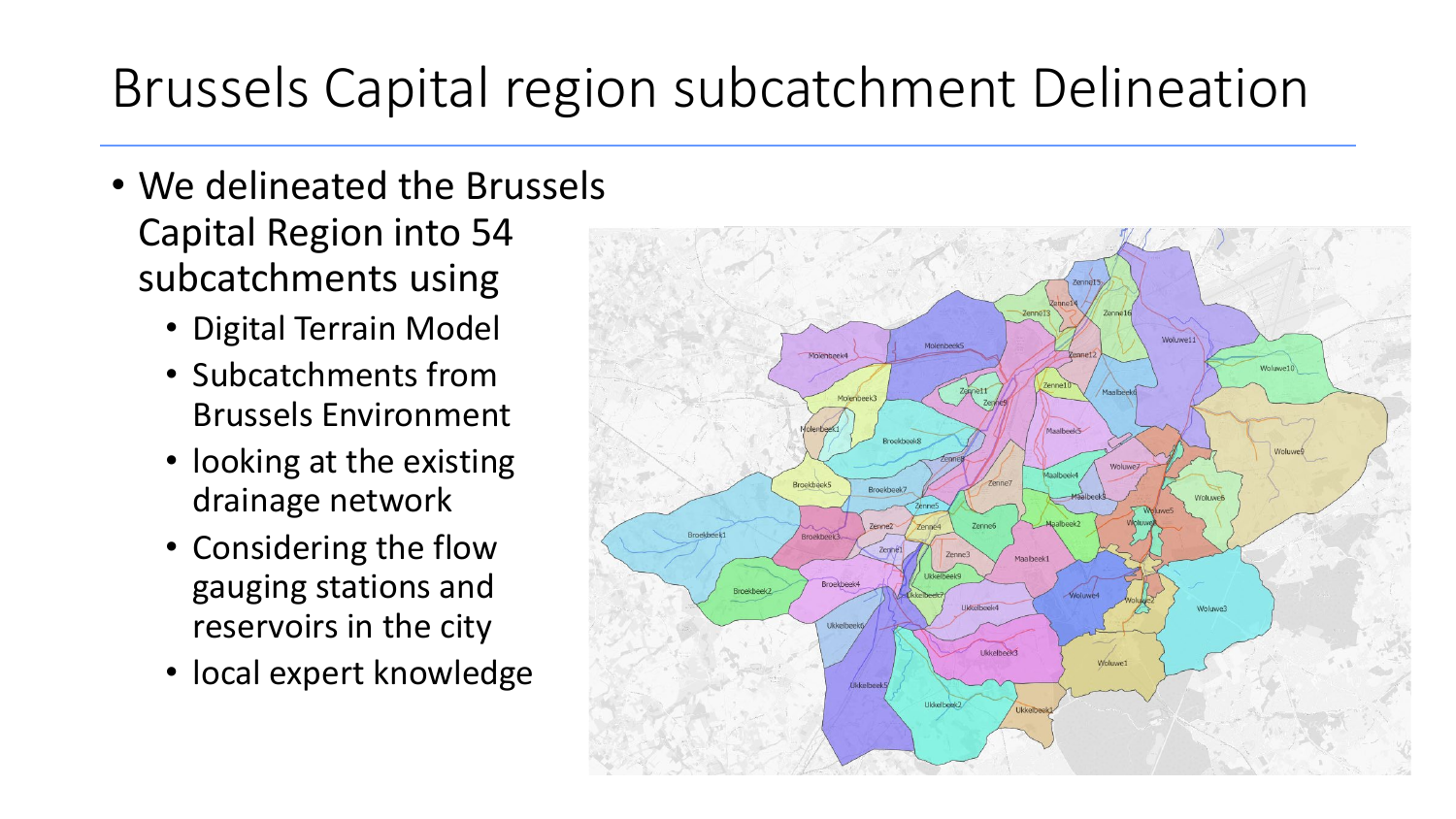## Flood reports per subcatchment

- Flood reports from Brussels Environment for each sub catchment by date
- Flood reports total per subcatchment

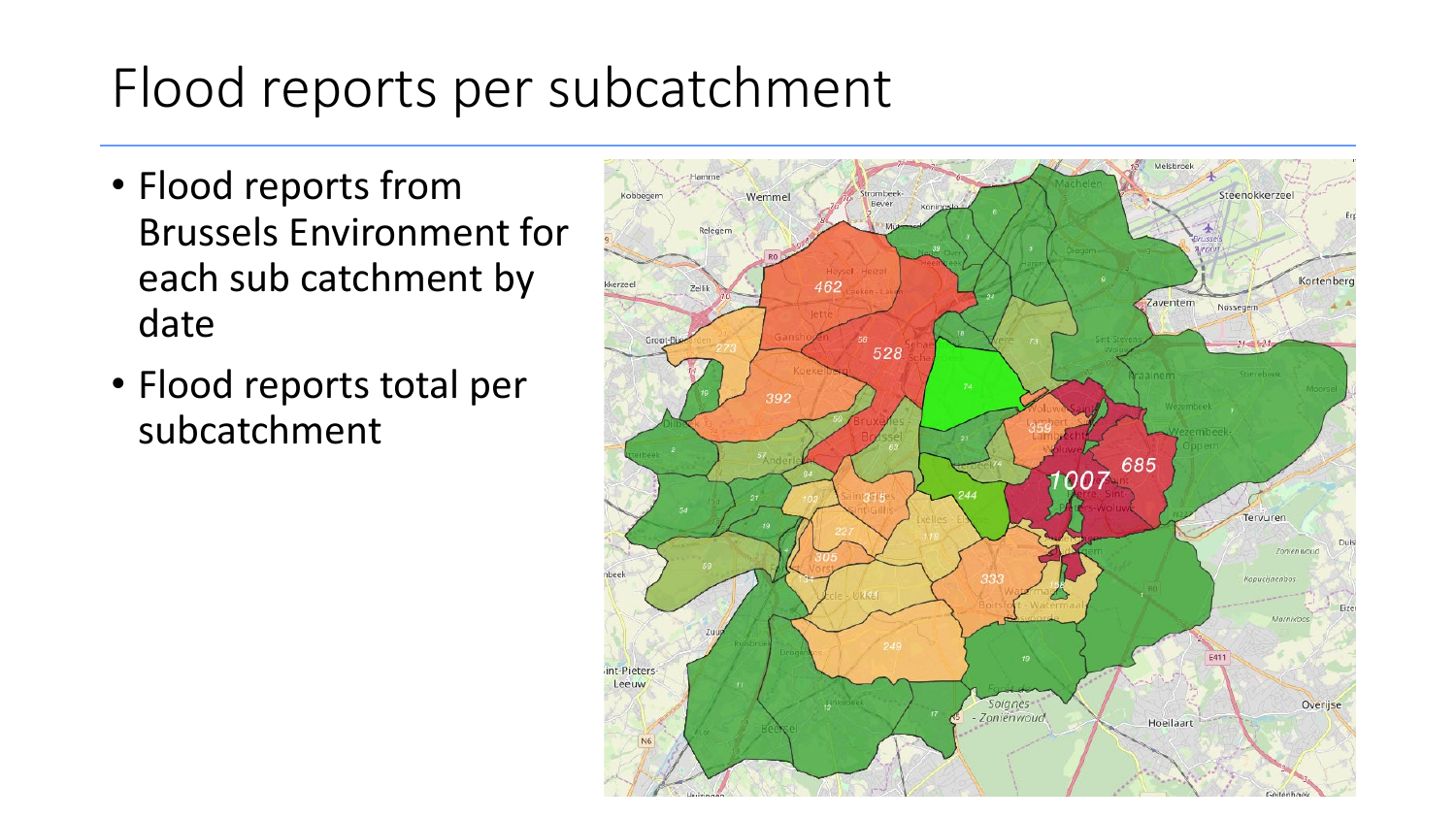#### Focus subcatchments

- 9 sub-catchments were selected based on flooding history
- 9 Random Forest models were developed

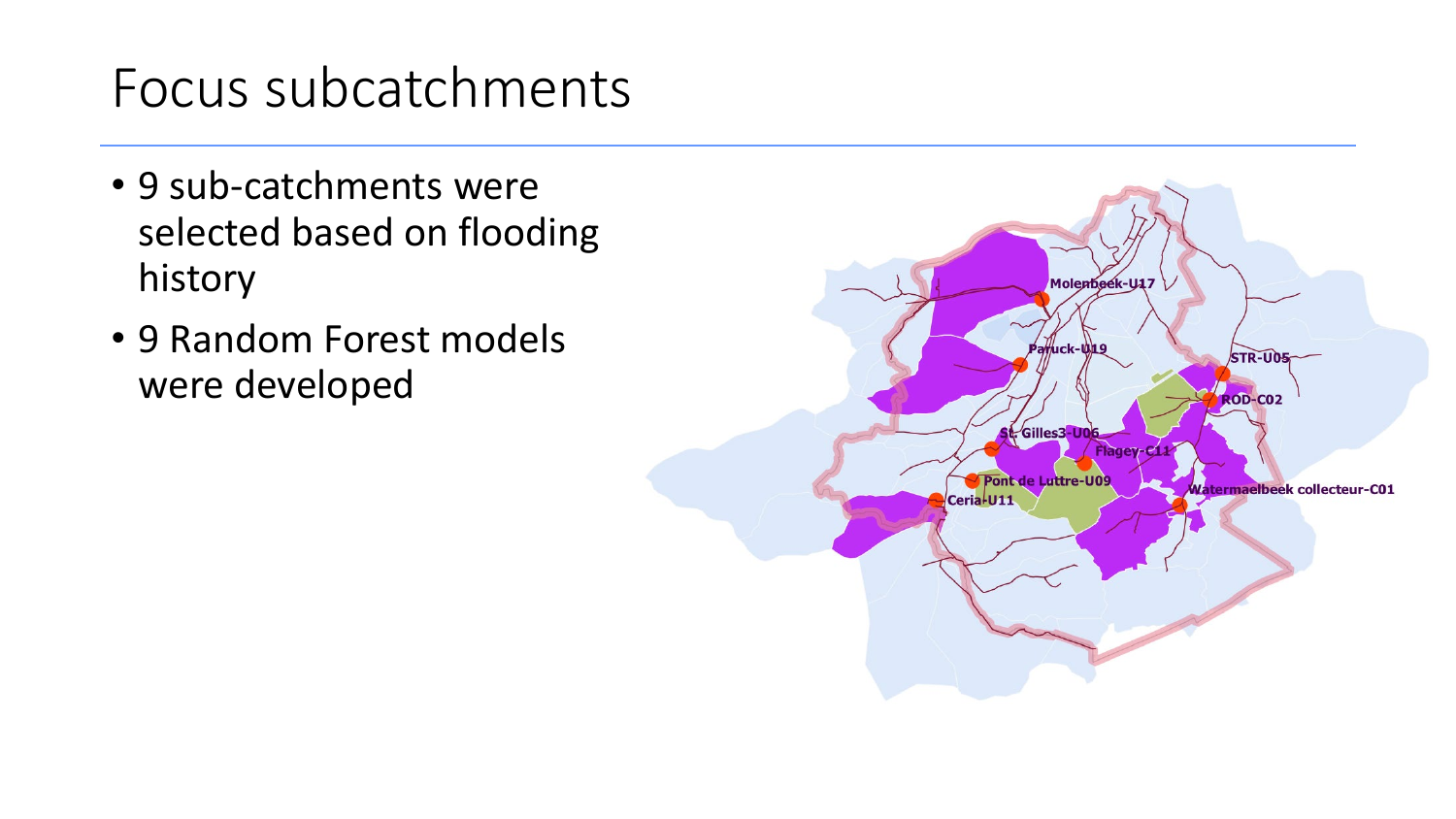# Why DDM

- Data availability
- Absence of hydraulic model
	- Hydraulic models (1D or 2D) require detailed data about the system
		- DTM, dimension of each network element such as slope , size, depth,
		- Require much longer run time (unsuitable for early warning system)
- DDM relationship between input and output without the need to understanding the mechanism underlying the system
	- Require large amount of data for training and testing
	- quick runtime, suitable for early warning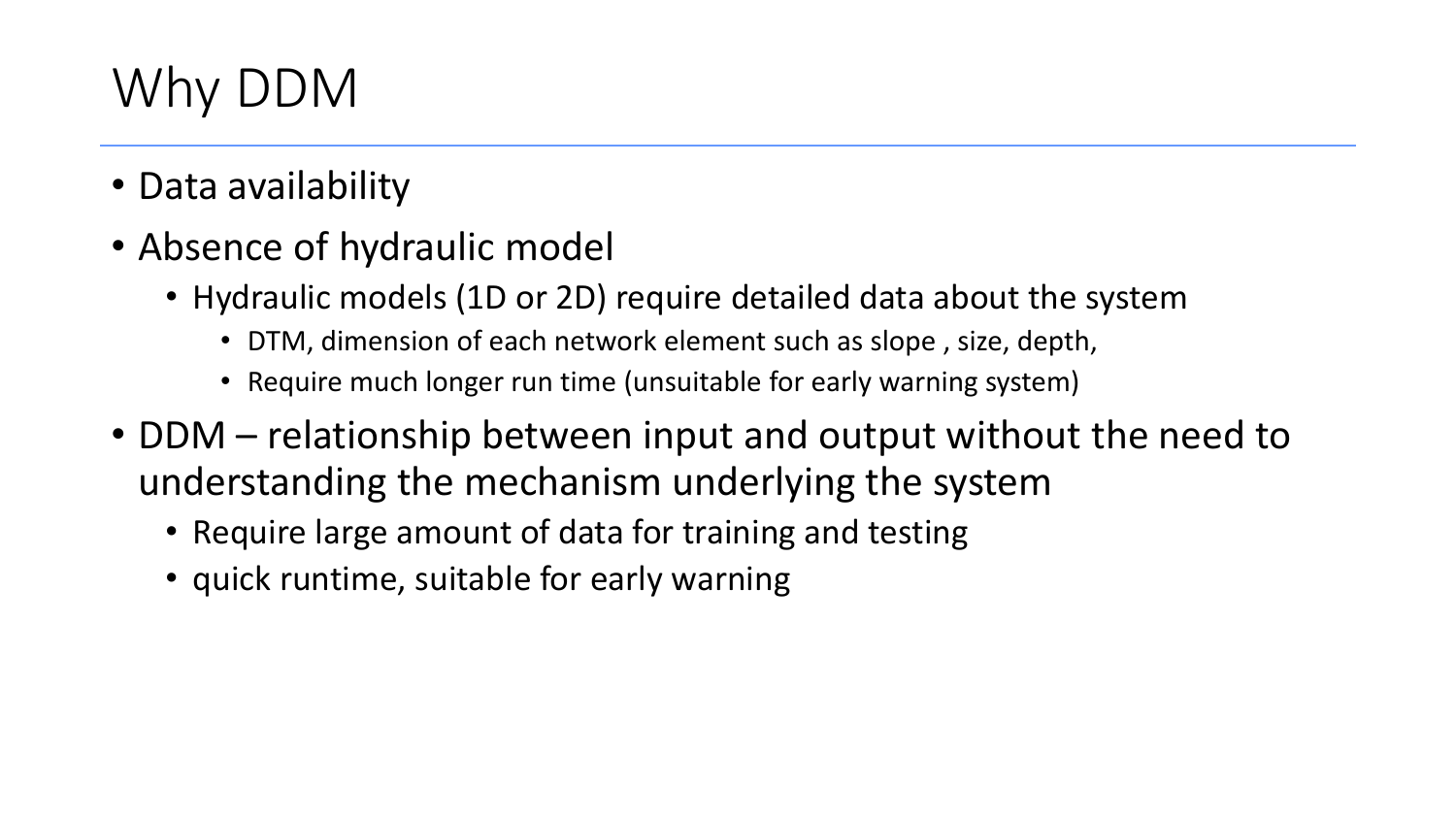## Early flood warning system development

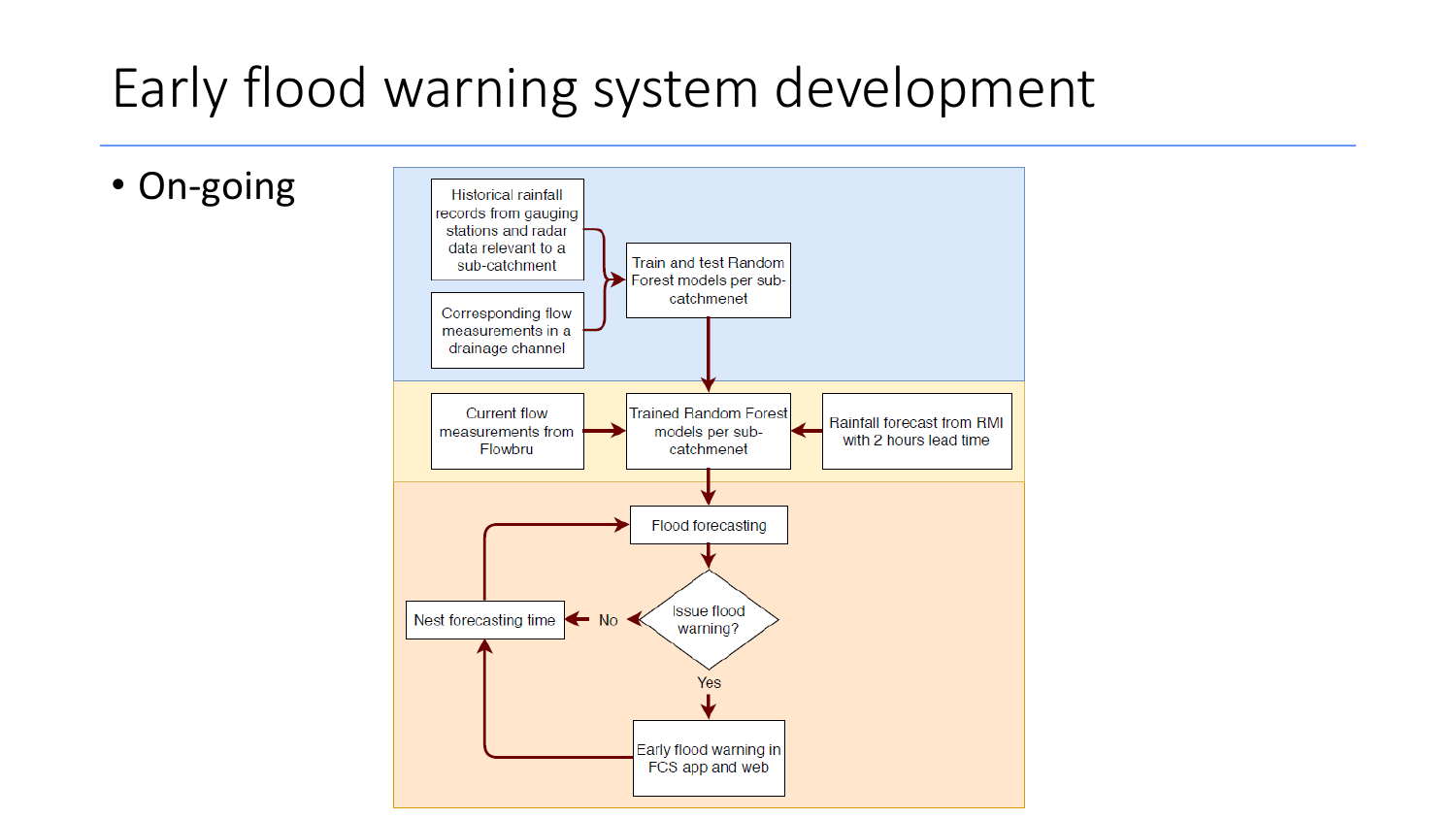## Random Forest models

- For a model to perform adequately
	- determination of optimal model input and information in addition to the current time step is needed
	- Additional information can be derived from previous time step **rainfall** and **runoff**
- The Data driven models (Random Forest) use rainfall data of 5 most correlated rainfall stations (sum of RF values for the past 2 hours) and the flow data of the station before 2 hours to forecaster the current flow

$$
Q_{t}=f\left(Q_{t-lag},\sum_{j=t-lag}^{j=t}RF_{i,j}\right) for i=1 to 5
$$

• After all the parameters of the DDM are tuned for each flow stations, the models can be used to forecast flows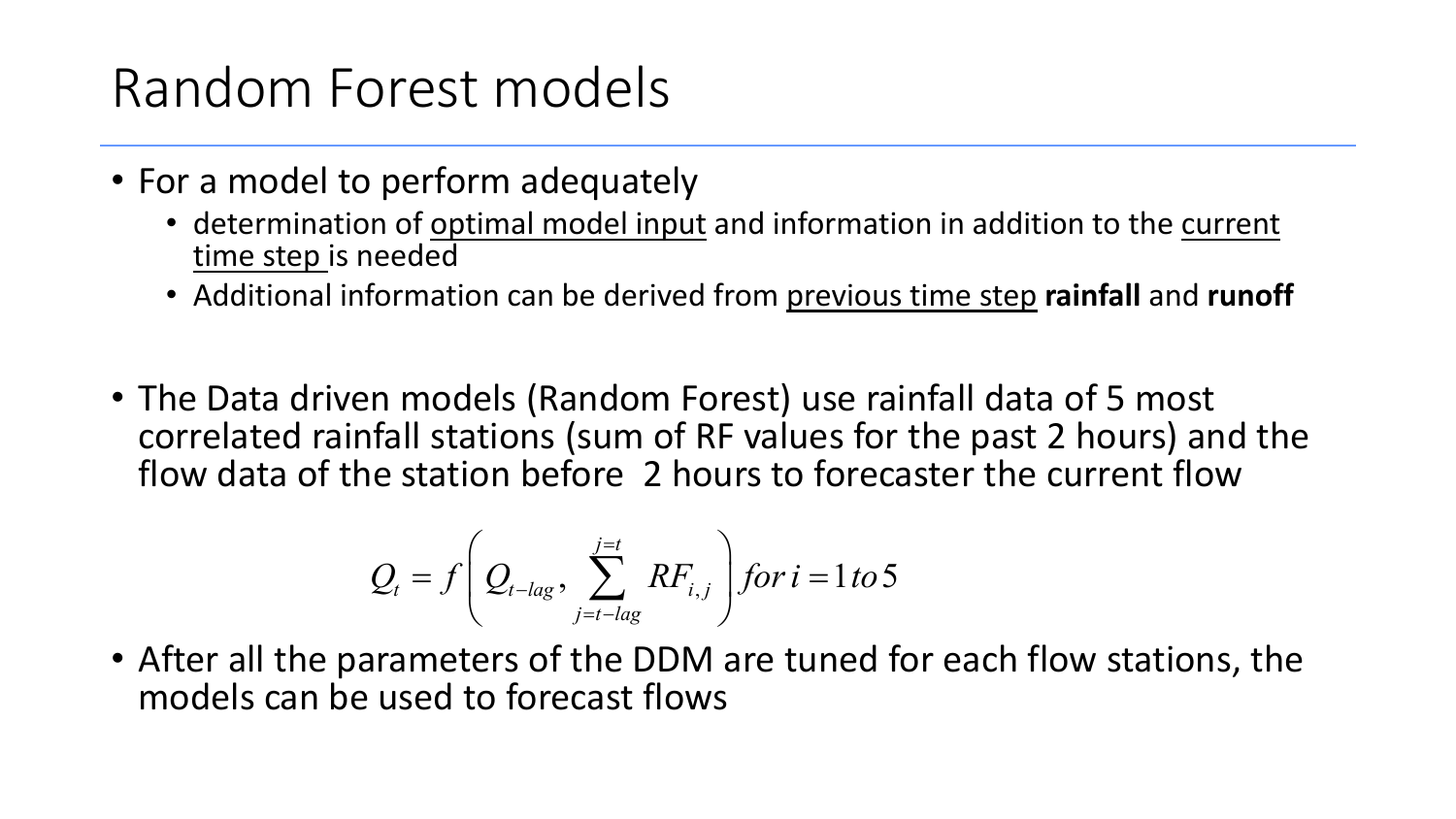#### Some results – station C02 – Good performance

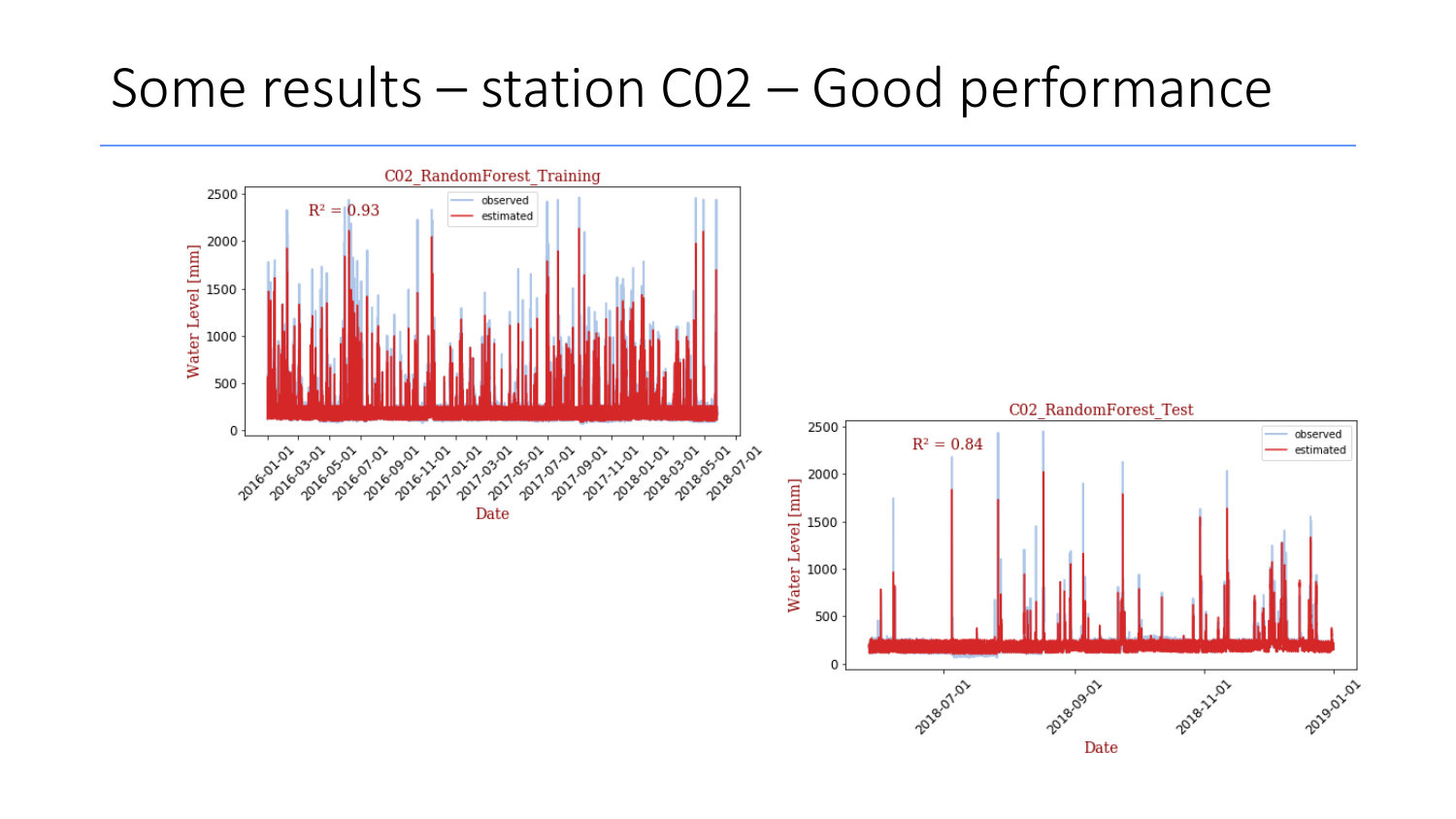#### Some results – station U17 – average performance

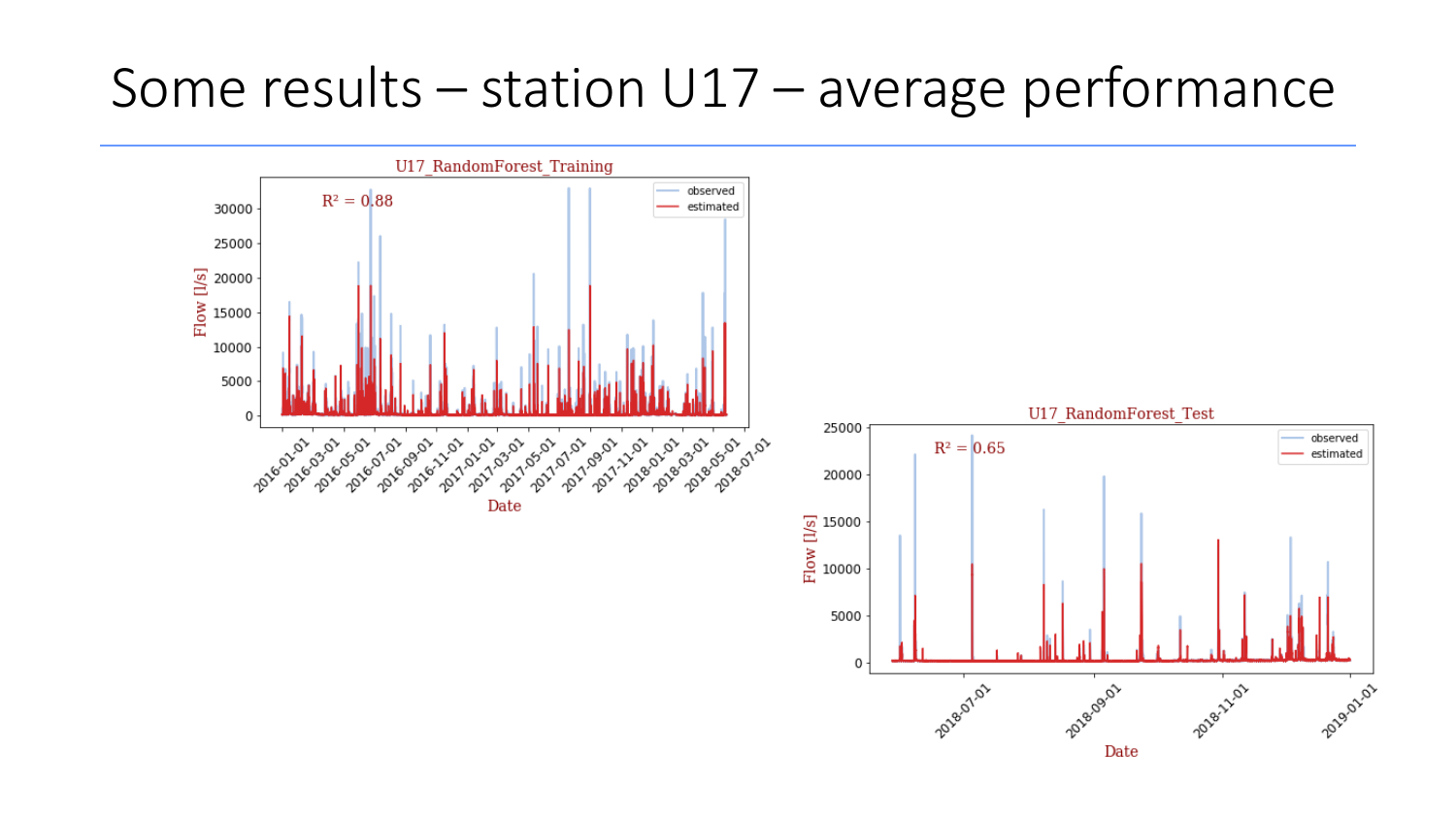#### Some results – station U11 – low performance

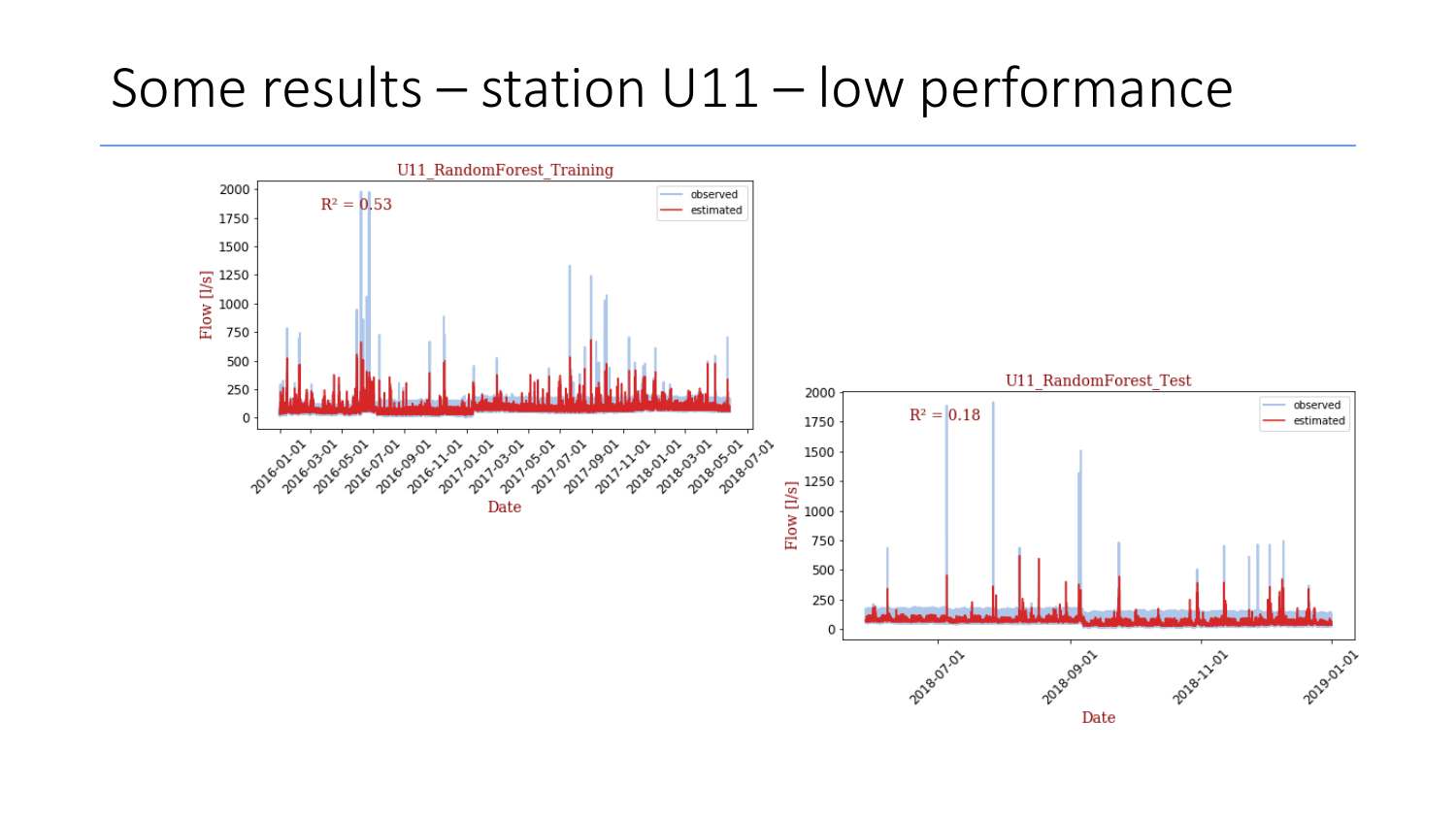## Results and discussion

- For each flow station, RF models are being trained and tested
- In most cases the DDMs perform well with R-squared values ranging from 0.55 to 0.98 for a 2-hour forecast horizon
- Their performance increases 10 to 40% for a one-hour forecast horizon.
- Training the RF models are faster as they are classification models.
- The method can be used for other case studies if enough data is available 9 at least 2 to 3 years data with 5 minutes resolution) .
- Large amount of data is needed to train and test DDMs.
- Can only forecast flow at measuring stations .
- Cannot be used to forecast depth and spatial extent of flooding.